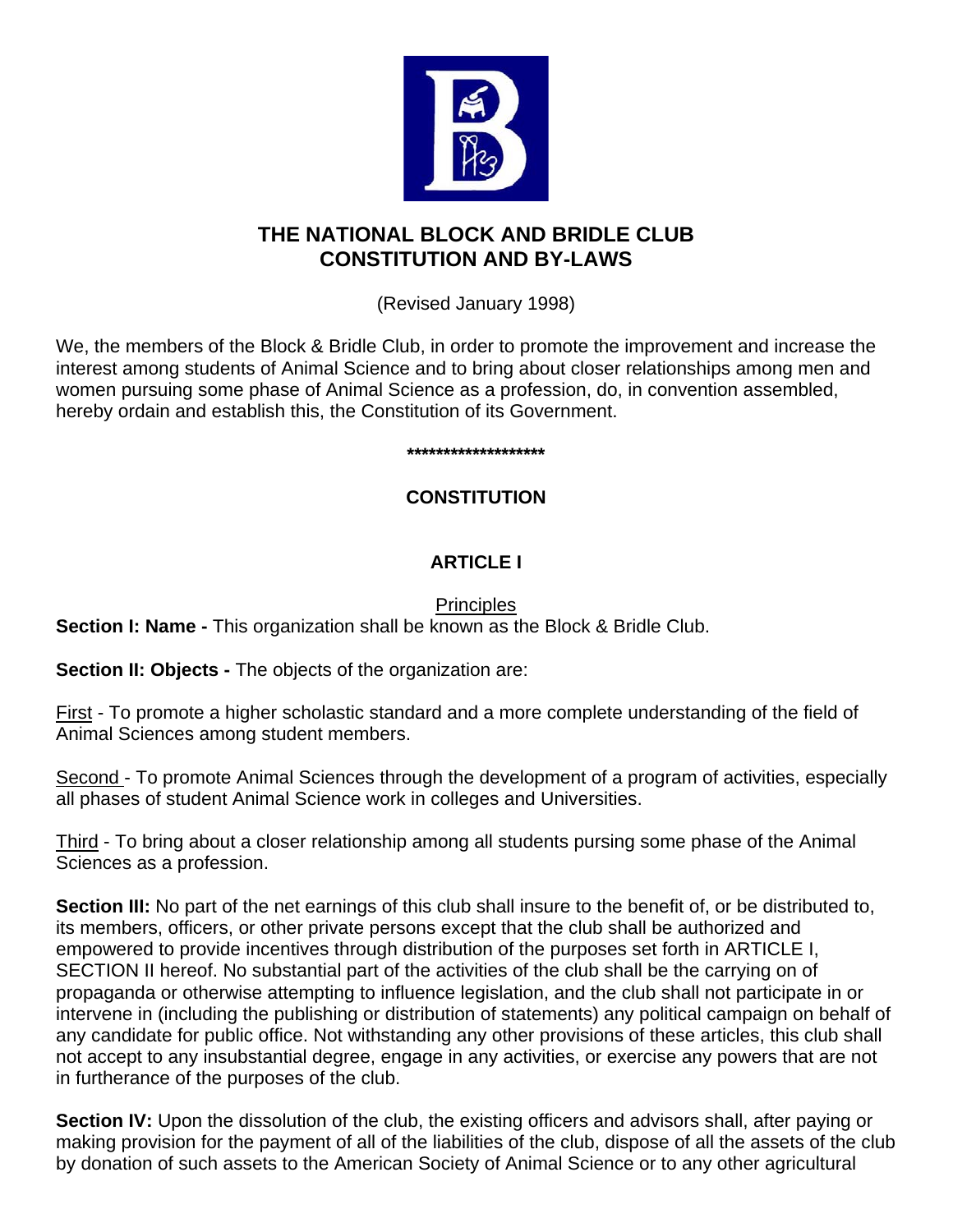related non-profit unit or organization in furtherance of the purposes set forth in ARTICLE I, SECTION II hereof. Any such assets not so disposed of shall be disposed of by the Court of Common Please of the county in which the principle office of the club is then located, exclusively for such purposes or to such organization(s) as said court shall determine, which are organized and operated for such purposes.

## **ARTICLE II**

#### Membership

#### **Section I: Charter Members -**

The charter members of this organization shall be the Animal Husbandry clubs of Iowa, Missouri, Kansas and Nebraska.

#### **Section II: Election and Initiation -**

Any student at an institution of collegiate rank offering a baccalaureate and/or associate program in the animal sciences who is interested in animal agriculture and in the furtherance of the ideals and goals of the Block and Bridle Club shall be eligible for membership.

No person shall be initiated into the organization save by an active collegiate club, except in the foundation of such clubs or by the clubs assembled in National Convention.

The collegiate club shall consider such candidates as have been approved by the membership committee. The membership committee shall consider all applications for membership and report on said application at the next meeting after their presentations.

No person shall be shall be invited to join any collegiate club except by approval of that individual chapter.

Honorary Membership may be conferred on any person actively identified with animal agriculture interests by unanimous vote of the collegiate club. Such honorary members shall owe no fees or dues and be subject to final approval by the National Secretary/Treasurer.

#### **Section III: Resignation -**

No member of Block & Bridle Club shall be permitted to resign or honorably depart from this club except by a two-thirds (2/3) vote of the collegiate club.

#### **Section IV: Expulsion -**

Unbecoming conduct of a member may be punishable by expulsion.

Members who willfully obstruct the work of a club and whose continued presence is injurious to a club may be punished by expulsion.

No expulsion shall be made without formal charges and a duly held trial by the collegiate club and the findings approved by the executive council. A two-thirds (2/3) vote shall carry conviction.

#### **Section V: New Member Candidates -**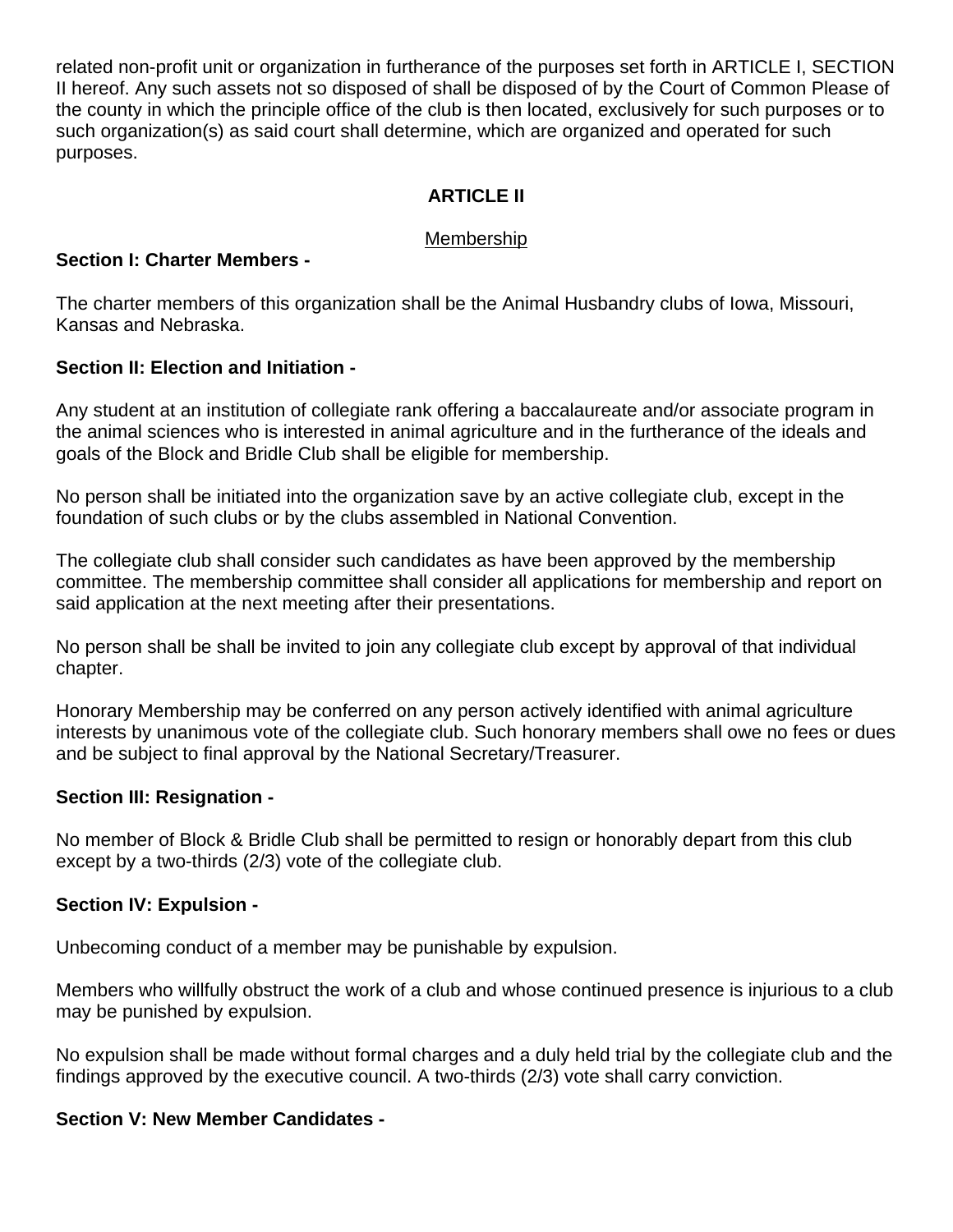A candidate elected in due form shall be known as a nominee until duly initiated, at which time his/her name shall be sent to the National Secretary for entry in the National Membership Record.

New member activities shall be at the discretion of the local club; however, in no case will activities that are degrading and/or embarrassing to the individual nominee be tolerated by the National Block and Bridle Club.

No nominee shall be initiated into full membership until the full membership fee has bee paid.

## **ARTICLE III**

#### Emblems

#### **Section I: Badges -**

The badge of the Block & Bridle Club shall consist of a large "B" with a meat block and cleaver in the upper half and a bridle in the lower half, this insignia to be 10 carat and 8mm high or less.

The design of the badge shall never be changed.

#### **Section II: Insignia -**

Colors - The colors of the Block & Bridle Club shall be royal purple and navy blue.

Flower - Lilac.

This insignia shall never be changed.

#### **ARTICLE IV**

#### **Conventions**

#### **Section I: Annual Meetings -**

Each year the National Block & Bridle Club shall hold an annual meeting of its members known as the National convention and these meetings shall be held at such places as shall be designated by the delegate body in attendance at the proceeding National Convention or by the elected National Officers (the Executive Committee).

#### **Section II: Powers and Jurisdictions -**

The National Convention shall be supreme, and its jurisdiction shall extend throughout and over the members of all clubs.

#### **Section III: Delegates and Voting Rights -**

Number - Each collegiate club in good standing shall be entitled to two delegates.

Credentials of the delegates from active collegiate clubs shall be approved and seated at each National Convention.

Expenses of delegates shall be the responsibility of each collegiate club.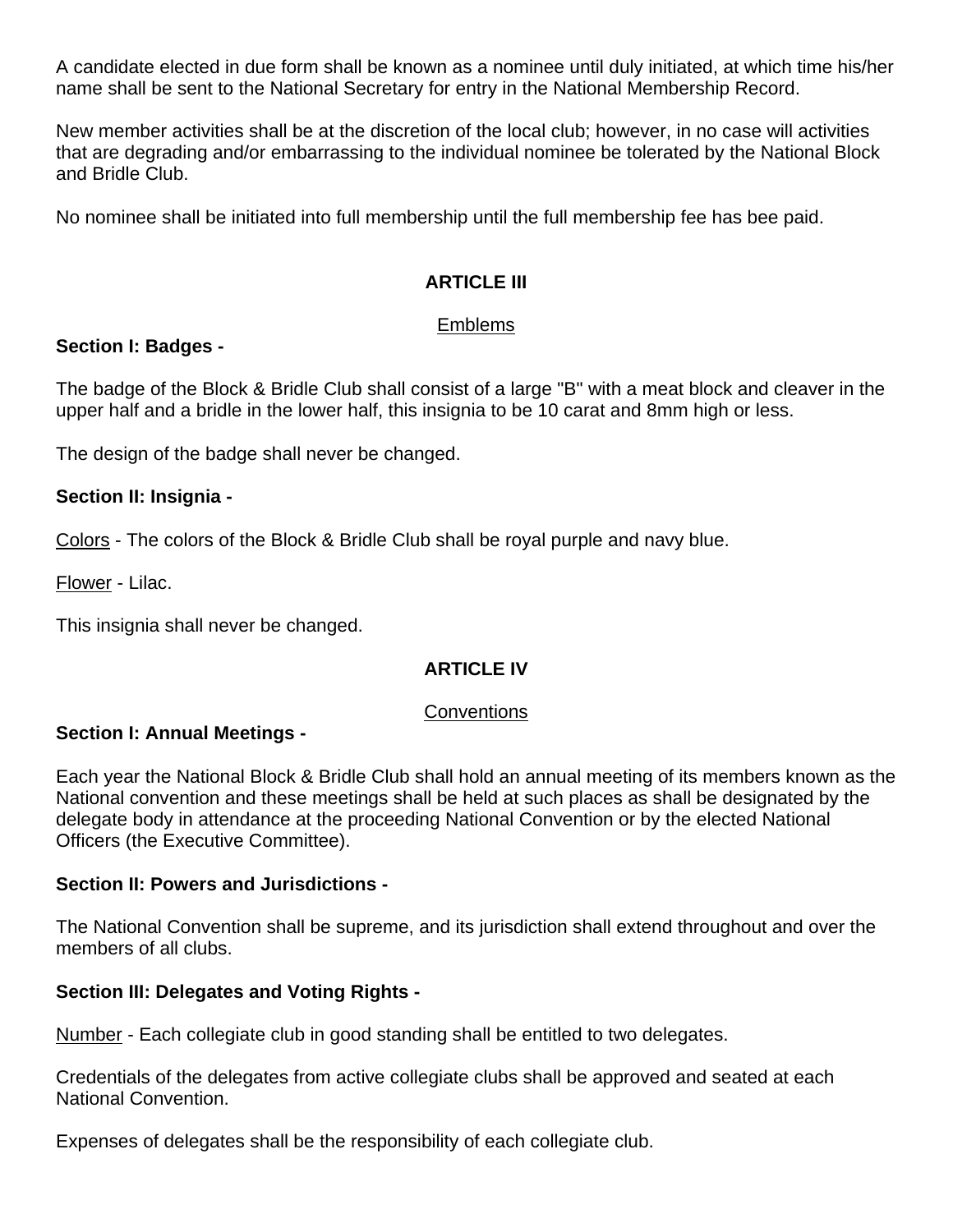**Section IV: Quorum -** A majority of delegates shall constitute a quorum at a National Convention.

#### **Section V: Votes -**

Each elective national officer and past national president present in person shall be entitled to one vote.

Each active club shall be entitled to two votes if the delegates are present in person, except when any club has but one delegate present at a convention, that club shall be entitled to two votes which may be cast by the delegate present.

No voting by proxy shall be permitted.

**Section VI: Notice of Meetings -** The National Secretary-Treasurer shall issue a call to each club and to all past national presidents at least thirty (30) days prior to the convention. In time of war or dire necessity, the Executive Committee may postpone or prohibit the regular meeting or the convention.

**Section VII: Presiding Officer -** The National President shall preside at all regular meetings of the National Convention. In the absence, of the President the National Vice-President shall preside. If neither of these officers is present, the National Convention shall elect a temporary presiding officer from its membership.

# **ARTICLE V**

#### National Officers

**Section I: Officers -** The National Officers of the Block and Bridle Club ranking in the order named shall be: National President, National Vice-president, National Secretary- Treasurer and National Editor. These four individuals shall constitute the executive committee of the national organization.

#### **Section II: Election -**

The National Officers shall be elected for a term of two (2) years by a majority vote of the delegates assembled at the National Convention.

The nominating committee shall consist of three past national presidents, with the most immediate past-president serving as chair.

It is recommended that the National Secretary-Treasurer and the National Editor serve two (2) consecutive terms after which they may be elected to the office of National Vice-President and then to National President.

#### **ARTICLE VI**

#### Amendments

Amendments to this constitution may be made by a two-thirds (2/3) vote of the official delegates present at the National Convention or by the approval of two-thirds (2/3) of the collegiate clubs, providing statements of such prepared amendment have been given to each club at least thirty (30)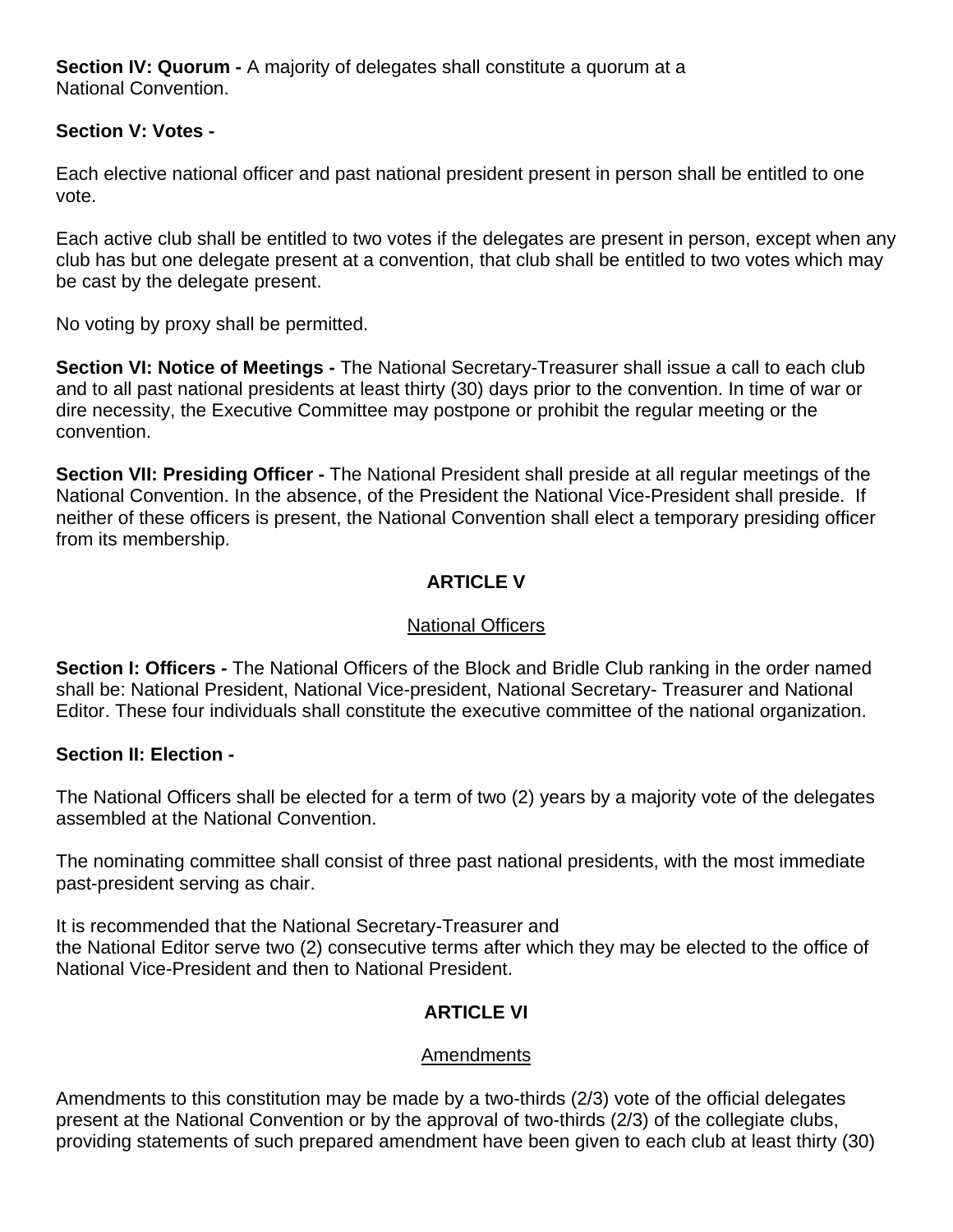days previously. Collegiate clubs shall submit a statement of approval or disapproval if so requested by the National Secretary-Treasurer.

# **\*\*\*\*\*\*\*\*\*\*\*\*\*\*\*\*\***

#### **BY-LAWS**

#### **PARAGRAPH I: Duties of National Officers -**

It shall be the duty of the President to preside at all meetings, enforce a rigid observance of the Constitution and By-laws of the organization, appoint committees not already provided for, see that officers perform their official duties, inspect the result of balloting when deemed necessary, and sign official documents of the organization.

It shall be the duty of the Vice-president to assume the duties of the President in the absence of that official, to work with newly organized collegiate clubs seeking membership and to assist in the promotion of the best interests of the organization as the President may direct.

It shall be the duty of the Secretary-Treasurer:

To keep the minutes of all meetings, notify all members of their appointments to committees, conduct the correspondence of the organization, and make an annual report of the work of the club.

To receive all money due to the organization, pay all bills signed by the President, keep an accurate account of the finances of the organization, and make an annual report thereof. The Secretary-Treasurer, upon taking office, shall be required to furnish a bond of one thousand dollars (\$1000.00), such bond to be paid for from the National Treasury and purchased from a reliable bonding company.

It shall be the duty of the Editor to collect, compile, edit, record, publish and distribute information concerning or of interest to Block & Bridle Club members.

#### **PARAGRAPH II: Government of Collegiate Clubs -**

Composition - Executive Committee of the Block & Bridle Club shall issue charters to petitioning groups upon the approval of their petition by a two-thirds (2/3) vote of a National convention or by a consent of two-thirds (2/3) of all the clubs between conventions.

Petition - A petition for a charter shall follow guidelines established by the Executive Committee of the national organization. The petition shall be prepared by the petitioning body under the direction of the National Vice-President and submitted for presentation to the delegates assembled at the National Convention.

Installation - Chapters may be installed either by formal initiation or by representative present at the National convention. A copy of the induction ceremony shall be sent to the officers of the chapter upon request.

Powers and Duties - The powers and duties of each collegiate club shall be as follows:

The sole right to initiate members into clubs except at the National Convention.

To adopt and enforce for its own government, rules and regulations not inconsistent with the laws of the National Block & Bridle Club.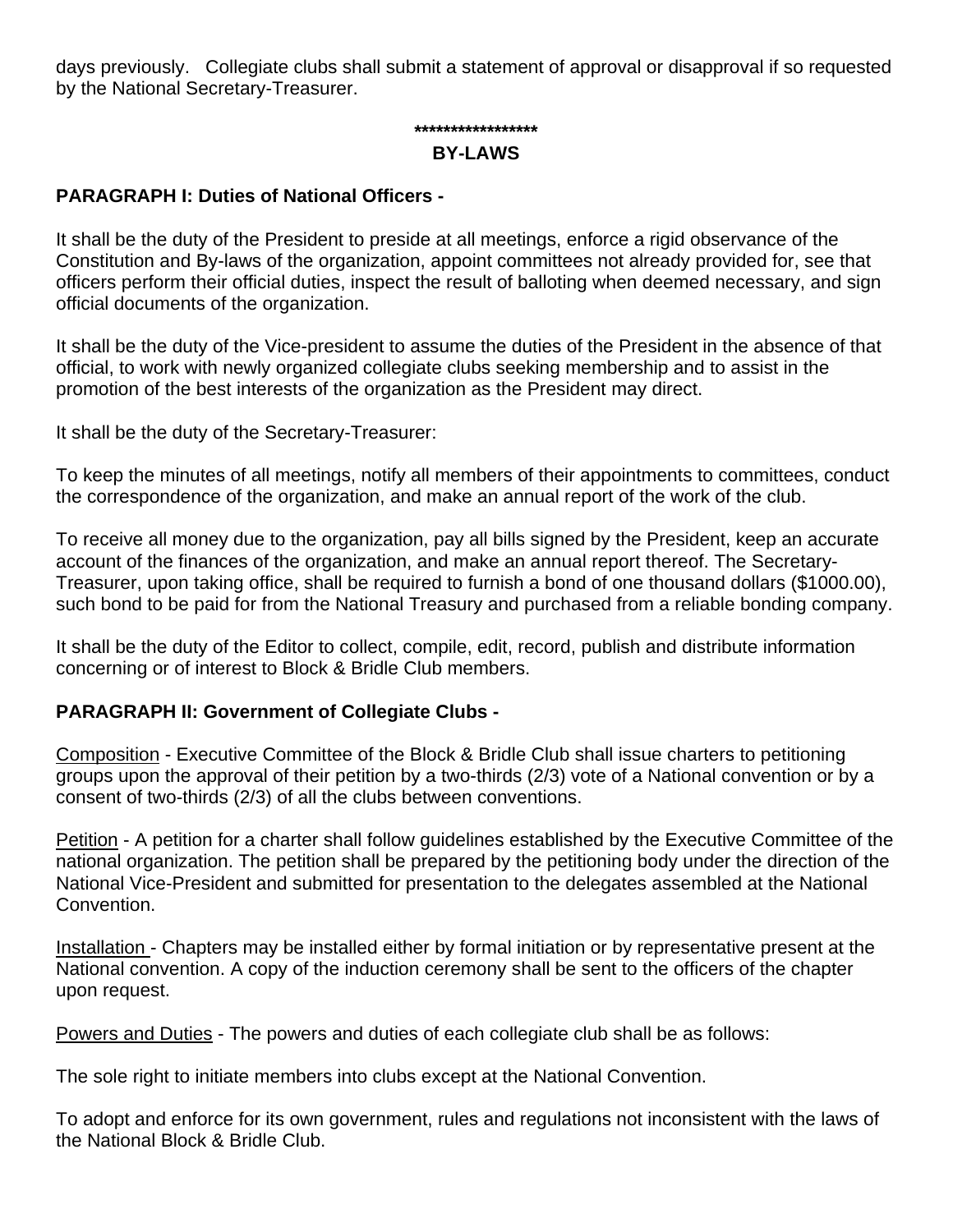To levy and collect fees, taxes, dues, fines and accounts for national and local club purposes.

Meetings - Collegiate clubs shall meet twice a month during the school year, except when such meetings conflict with the regulations of their college or university.

Quorum - A quorum of a collegiate club shall consist of a majority of all its active members.

Names - The collegiate club officers ranking in order named shall be: Vice-president, Secretary, Treasurer, Marshall and Faculty Advisor(s). Other local officers may be added at the discretion of the local club.

Elections - The officers of the collegiate clubs shall be elected and installed before the end of each spring semester or term and their names and addresses sent to the National Secretary-Treasurer. The Faculty Advisor(s) may be elected by the club subject to the approval of the head of the Department of Animal Sciences or appointed by the head of the Department of Animal Sciences, whichever is customary with the club. At the discretion of the local chapter, new officers may be selected for each term, with the additional election and installation being scheduled before the end of the fall term.

#### Duties -

The duties of the President of a collegiate club shall be the same as for the National President; namely, it shall be the duty of the President to preside at all meetings, enforce a rigid observance of the Constitution and By-Laws of the organization, and see that officers perform their official duties; inspect the results of the balloting when deemed necessary; sign all orders drawn by the Secretary and other official documents of the organization.

The duties of the Vice-President of a collegiate club shall be the same as for the National Vicepresident ; to wit. It shall be the duty of the Vice-President to assume the duties of the President in the absence of that official and to assist in the promotion of the best interests of the organization as the President may direct.

It shall be the duty of the Secretary of a collegiate club to keep the minutes of all meetings, issue all orders and notices required, conduct all correspondence of the club, and make an annual report of the work and the accomplishments of the club.

It shall be the duty of the Treasurer of a collegiate club to receive all money due the club, keep an accurate account of all finances of the club, collect all dues and assessments, and pay all bills owed by the club.

It shall be the duty of the Marshal of a collegiate club to preserve order in meetings, prepare and collect ballots, administer oaths of office, and answer all summons while clubs are in session.

It shall be the duty of the collegiate club President to appoint committees which may include those whose duties shall be as follows:

The Executive Committee shall consist of all officers of the club, chairmen of standing committees, and all duly selected chapter faculty advisors. This committee shall have jurisdiction in all matters not especially delegated to some other committee.

The Membership Committee shall investigate and report on all persons desiring membership.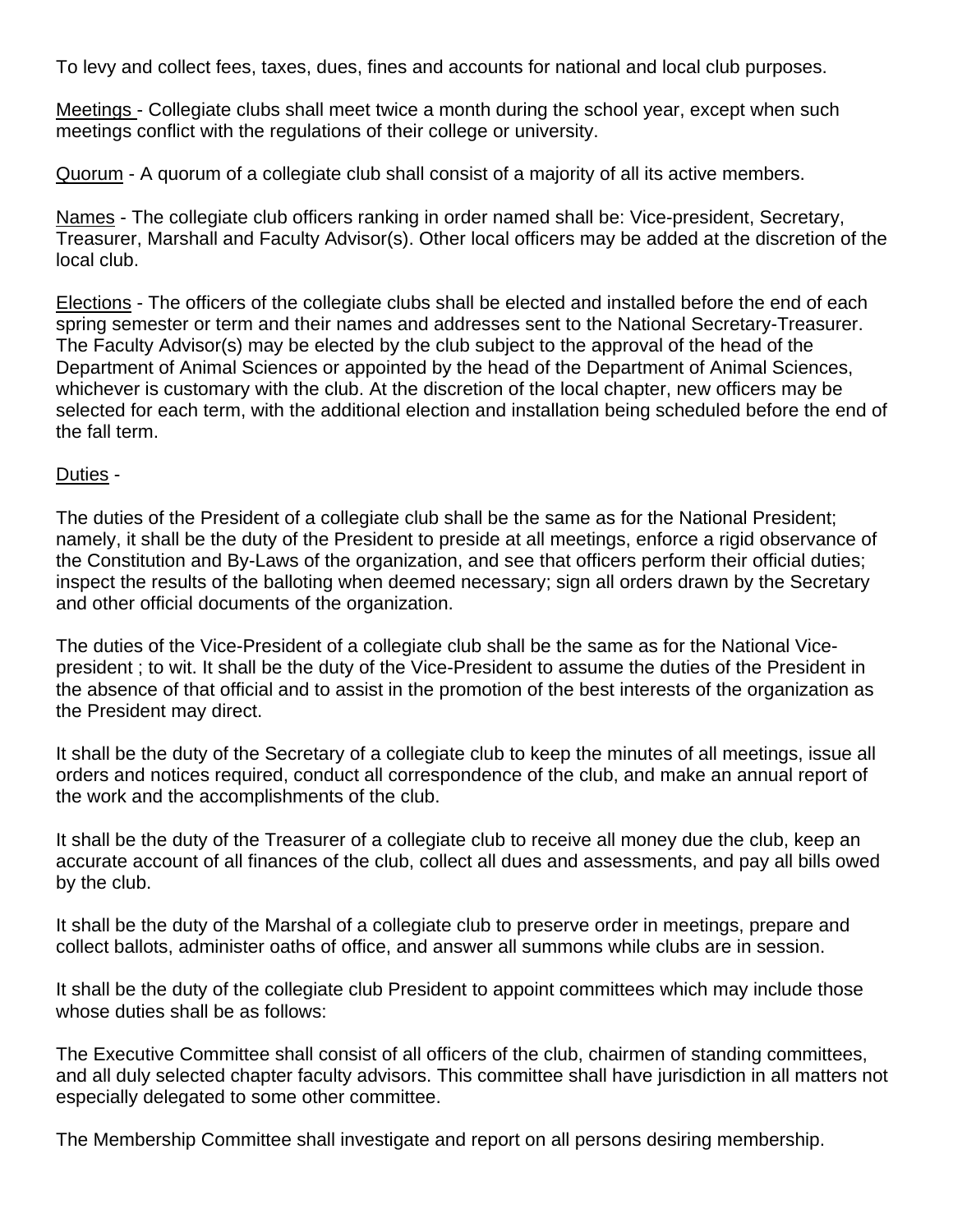The Publicity Committee shall have charge of all nature of publicity having to do with the activities of the club.

The Social Committee shall promote the social welfare of the club.

The Finance and Auditing Committee shall consist of three members. Its duties shall be to audit financial reports and to promote the financial interests of the club.

The Faculty Advisor or Advisors are the official representatives (s) of the faculty. It is his/her (their) duty to work closely with the club members and to serve as a source of advise, encouragement and leadership.

# **PARAGRAPH III: Dues -**

Each collegiate club shall pay the National Secretary-Treasurer five dollars (\$10.00) for each new student member at the time of his/her initiation. No annual dues shall be charged by the National Block & Bridle Club. Local dues shall be left to the discretion of each collegiate club.

**PARAGRAPH IV:** In all questions of parliamentary procedure, Robert's Rules of Order shall be the authority.

**PARAGRAPH V:** A statement of the business of the past fiscal year shall be published by the National Editor and made available to each local club each year. This shall include a financial statement and directory of clubs.

**PARAGRAPH VI:** The By-laws of the club may be amended by two-thirds (2/3) vote of the official delegates present at the National Convention or by approval of two-thirds (2/3) of the collegiate club, providing statement of such prepared amendment has been given to each club at least thirty (30) days previously.

**PARAGRAPH VII:** All candidates for initiation, after they have met the requirements as set forth in the Constitution, shall be formally initiated by the induction ceremony.

**PARAGRAPH VIII:** No student may be initiated before the national dues and any local chapter membership fees have been paid.

**PARAGRAPH IX:** Upon the entrance into the duties of an office, each officer shall be required to take the following oath, administered by the installing officer: "I do solemnly swear that I will faithfully perform the duties of (naming the office) and do all that I can to support the Constitution and By-laws of the Block & Bridle Club".

**PARAGRAPH X:** All orders for badges and other jewelry may be sent directly to the official jeweler as designated by the Executive Committee.

#### **PARAGRAPH XI: Sectional Organization -**

Sectional Block & Bridle organizations, patterned after the geographical areas of the sections of the American Society of Animal Science, shall be permitted. They shall be encouraged to meet at the Animal Science meeting within their respective sections.

Each sectional organization may elect a section vice-president and secretary annually.